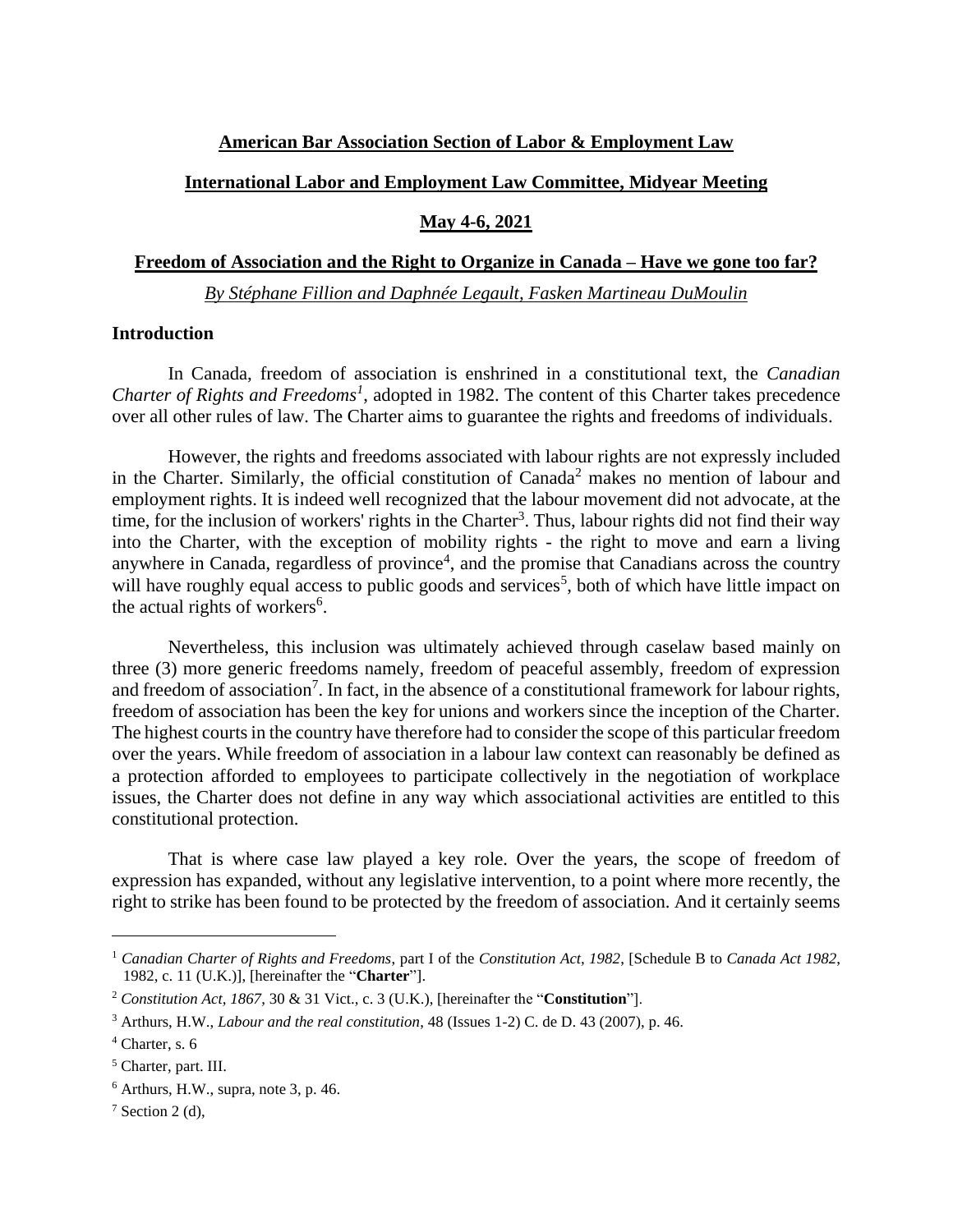like this is going to continue based on more recent caselaw following the famous case of Saskatchewan Federation of Labour decision<sup>8</sup>.

But have we gone too far? Is there a point where duly elected officials can decide to impose restriction on the right to strike for the greater good? Or are we essentially in a situation where any restriction on the right to strike is deemed illegal?

The purpose of the present paper is to examine where we started and where we are heading when it comes to the freedom of association in Canada. We will then comment on the recent trends when it comes to the application of special laws and the imposition of essential services or other restrictions on the right to strike.

#### **1. Strike or not to strike: The Former Trend**

The first key decisions on freedom of association came only a few years after the adoption of the Charter, in 1987. In what has subsequently been dubbed the "trilogy", the Supreme Court of Canada, in three decisions rendered in that year, defined the contours of freedom of association as it was understood at the time. This first period was characterized by the adoption of a restrictive approach to freedom of association.

## **a) THE** *REFERENCE RE PUBLIC SERVICE EMPLOYEE RELATIONS ACT (ALTA.)*<sup>9</sup>

In this case, the Supreme Court was asked to rule on three statutes passed by the Alberta legislature, the *Public Service Employee Relations Act*, the *Labour Relations Act* and the *Police Officers Collective Bargaining Act*, which contained provisions prohibiting the use of strikes and imposing mandatory arbitration to resolve collective bargaining impasses. Two questions were brought to the Supreme Court at the time: (1) whether these statutes were inconsistent with the Charter, and (2) whether the provisions of the statutes relating to arbitration, including limitations on the matters that may be referred to arbitration and the requirement that the arbitral tribunal consider particular factors in making its decision, were inconsistent with the Charter.

The Court concluded that the provisions were not inconsistent with the Charter, since the freedom of association guaranteed by section 2(d) of the Charter does not include a guarantee of the right to bargain collectively and the right to strike. The Court came to this conclusion by analyzing the broader context of the Charter. In its view, it was essential to bear in mind that the concept of freedom of association must cover a wide range of associations or organizations of different kinds, with a wide range of objectives, and must also cover the activities of those organizations.

Moreover, interpreting s. 2(d) in light of the Charter as a whole, this interpretation cannot justify including the right to strike in the constitutional guarantee. The Court also insisted on the fact that the drafters of the Constitution did not in any way include the right to strike in the Charter. Coupled with the fact that the purpose of the Charter is to protect individual, political and

<sup>8</sup> *Saskatchewan Federation of Labour v. Saskatchewan*, 2015 SCC 4 [hereinafter referred to as "*SFL*"].

<sup>9</sup> *Reference Re Public Service Employee Relations Act (Alta.)*, [1987] 1 SCR 313, [hereinafter referred to as "*the Reference*"].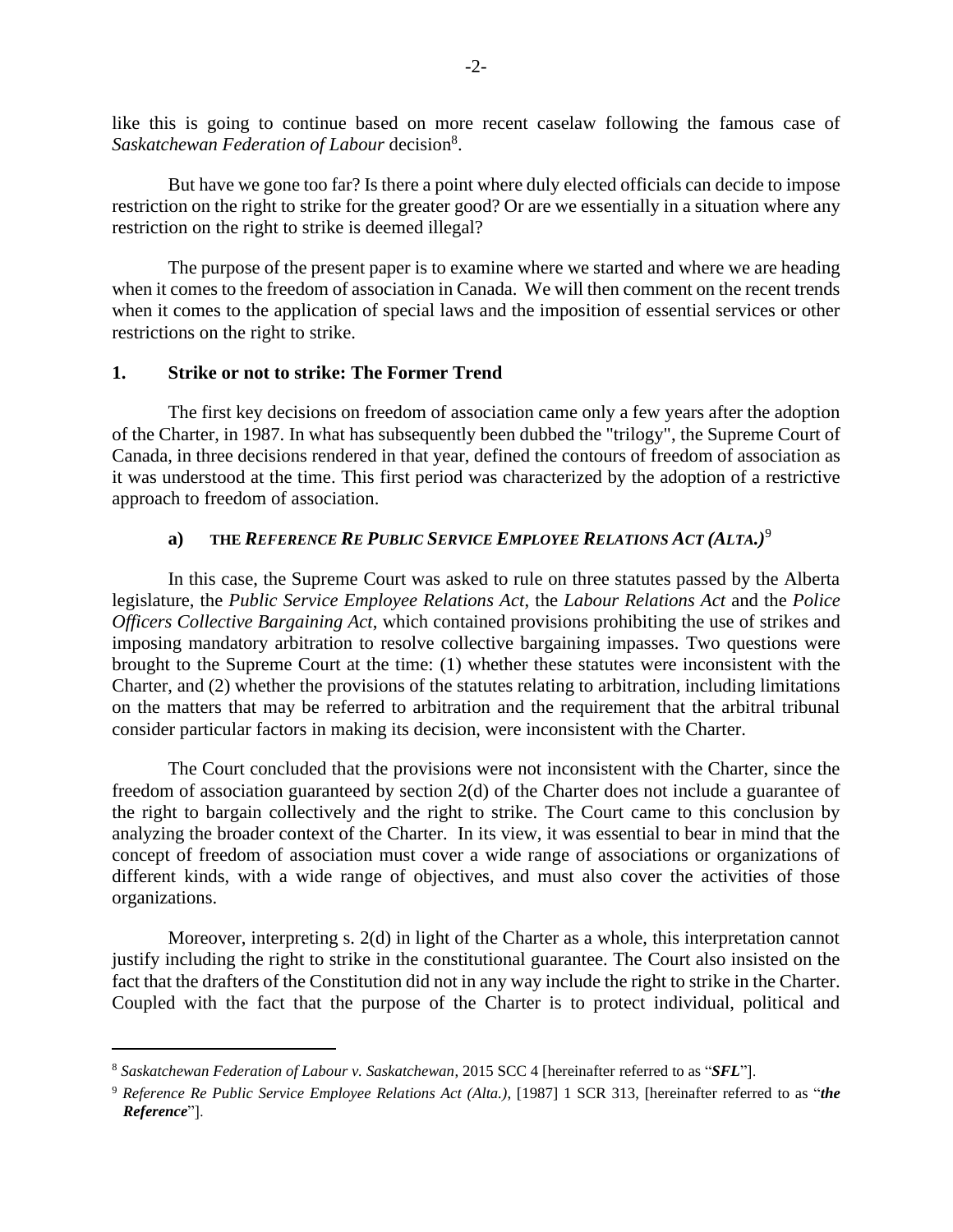democratic rights, not economic and property rights, these elements militate in favour of rejecting the right to strike as being even implicitly part of the Charter.

# **b) THE TWO SUBSEQUENT DECISIONS OF THE TRILOGY***: PSAC V. CANADA*<sup>10</sup> **&** *RWDSU V. SASKATCHEWAN*<sup>11</sup>

In the second decision in the trilogy, *PSAC*, the appellant represented employees of the federal government and its agencies. It brought an action for a declaratory judgment that the *Public Sector Compensation Restraint Act* violated the Charter, among other things. The Act automatically extended existing compensation plans for a period of two years, and set wage increases in advance. However, during the extension period, the compensation plans covered by the Act and the collective agreements or arbitration decisions concerning such plans remained in force and unchanged. Thus, the Act prohibited collective bargaining of compensation and other terms of the collective agreement.

In the final decision of the trilogy, *RWDSU*, following unsuccessful negotiations between the unions and the major Saskatchewan dairies, the unions served strike notices on the dairies. Before the strikes could even begin, the dairies served the unions with lockout notices for each facility. In response to these events, the Saskatchewan legislature passed *The Dairy Workers (Maintenance of Operations) Act*, which temporarily prohibited dairy factory employees from striking, and consequently prohibited dairies from locking out their employees. The union alleged that this Act violated the freedom of association.

In both these decisions, for the same reasons as in *the Reference* case, the Supreme Court found that the freedom of association did not include the right to bargain collectively and to strike. Although in the first case, the effect of the Act in question was to limit the union's bargaining power, this was not a violation of the freedom of association enshrined in the Charter. Similarly, given that the right to strike was once again excluded from the constitutional protection, the legislation in the second case was also upheld by the Supreme Court.

# **c)** *PROFESSIONAL INSTITUTE OF THE PUBLIC SERVICE OF CANADA V. NORTHWEST TERRITORIES (COMMISSIONER)* <sup>12</sup> **&** *DELISLE V. CANADA (DEPUTY ATTORNEY GENERAL)* 13

A few years after the trilogy, in 1990, the Supreme Court again had the opportunity to consider the freedom of association. In the *Professional Institute* case, the Institute was the bargaining agent for nurses employed by the federal government in the Northwest Territories until they changed employers and became employees of the Territories. As a result of this change, the nurses ceased to be members of the PIPSC bargaining unit and became eligible to become members of the Respondent Association. In response, PIPSC applied for incorporation under legislation to be passed for that purpose which, pursuant to section 42(1) of the *Public Service Act*, would allow it to represent its former members. The Government of the Territories refused to enact

<sup>10</sup> *PSAC v. Canada*, [1987] 1 SCR 424, [hereinafter referred to as "*PSAC*"].

<sup>11</sup> *RWDSU v. Saskatchewan*, [1987] 1 SCR 460, [hereinafter referred to as "*RWDSU*"].

<sup>12</sup> *Professional Institute of the Public Service of Canada v. Northwest Territories (Commissioner)*, [1990] 2 SCR 367, [hereinafter referred to as "*Professional Institute*"].

<sup>13</sup> *Delisle v. Canada (Deputy Attorney General)*, [1999] 2 SCR 989, [hereinafter referred to as "*Delisle*"].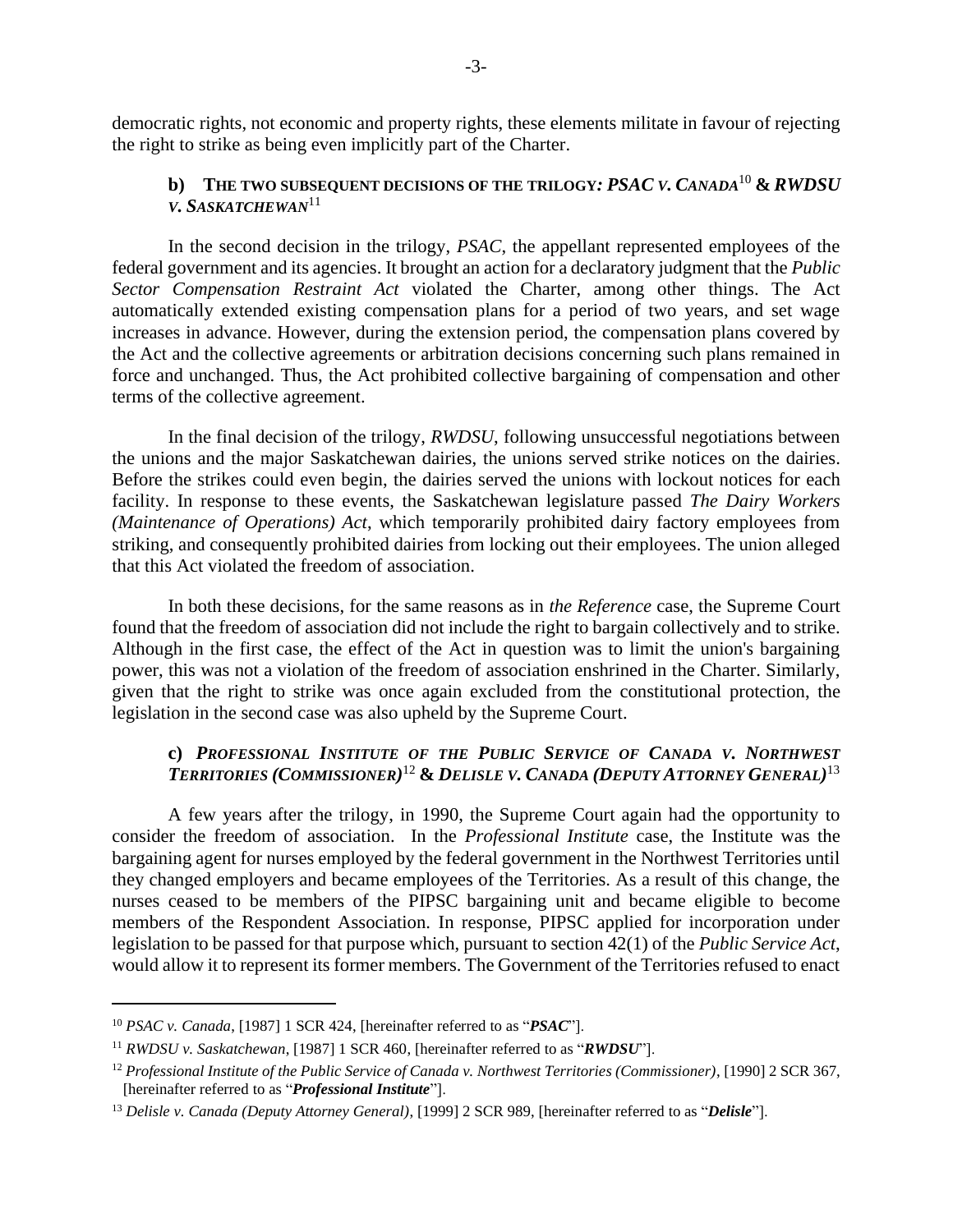such legislation, which the Institute decided to challenge by seeking a declaratory judgment that section 42(1) of the *Public Service Act* violated the freedom of association.

The Supreme Court concluded that "While the statutory monopoly created by the section prevents a rival union from bargaining for its members, such legislative frustration of an association's objects is not a violation of s. 2(d) if the restriction is not aimed at and does not affect the establishment or existence of the association"<sup>14</sup>. Since the monopoly created by the statute had no bearing on the existence per se of the Institute or on the ability of any person to become a member, the Court reiterated the 1987 trilogy's finding that collective bargaining over working conditions is not constitutionally protected.

Incidentally, if collective bargaining itself is not protected, neither is the choice of a negotiator. Thus, the acquisition and maintenance of bargaining status and the subsequent activity of the association are not protected by the Charter either. Justice L'Heureux-Dubé, adding her voice to that of the majority, went even further and stated that "Interpreting s. 2(d) as embracing any object of an association whose fulfillment is fundamental to the existence of the association has serious consequences which militate strongly against adopting such an approach"<sup>15</sup>.

In the end, Sopinka J., writing for the majority, established several principles in relation to freedom of association: (1) the freedom to form, maintain and belong to an association is protected; (2) an activity is not protected merely because it is a fundamental or essential purpose of an association; (3) the collective exercise of individual rights and freedoms is protected.

Almost ten years later, the Supreme Court was again presented with a freedom of association issue in the *Delisle* case. In that case, the appellant, a member of the Royal Canadian Mounted Police (RCMP) and president of an association created to defend members of the RCMP in Quebec had filed a motion to have a section of the *Public Service Staff Relations Act* (PSSRA), as well as another section of the *Canada Labour Code*, declared invalid on the grounds that they violated section 2(d) of the Charter. The PSSRA section excluded RCMP members from the application of the Act, depriving them of protections such as the right to participate in the activities of an employee organization and prohibitions against unfair labour practices. No other legislation offered these protections to RCMP members.

In accordance with its previous rulings, the Supreme Court dismissed the appellant's appeal holding that freedom of association did not include the right to form a particular type of association. Section 2(d) would only protect the formation of an independent workers' association and the collective exercise of members' rights. Consequently, there is no requirement that the appellant qualify for PSSRA or any other similar plan. Section 2(d) protects against employer interference with the formation of a workers' association, but there is absolutely no obligation on the part of the government to provide a particular framework for the exercise of collective rights. In practical terms, the exclusion of RCMP members from the Plan denied them employee status under PSSRA but did not prevent them from forming a workers' association. The fact that the appellant cannot invoke the protection of PSSRA does not affect his freedom of association in any

<sup>14</sup> *Professional Institute*, supra, note 12, p. 3.

<sup>15</sup> *Ibid.*, p. 4.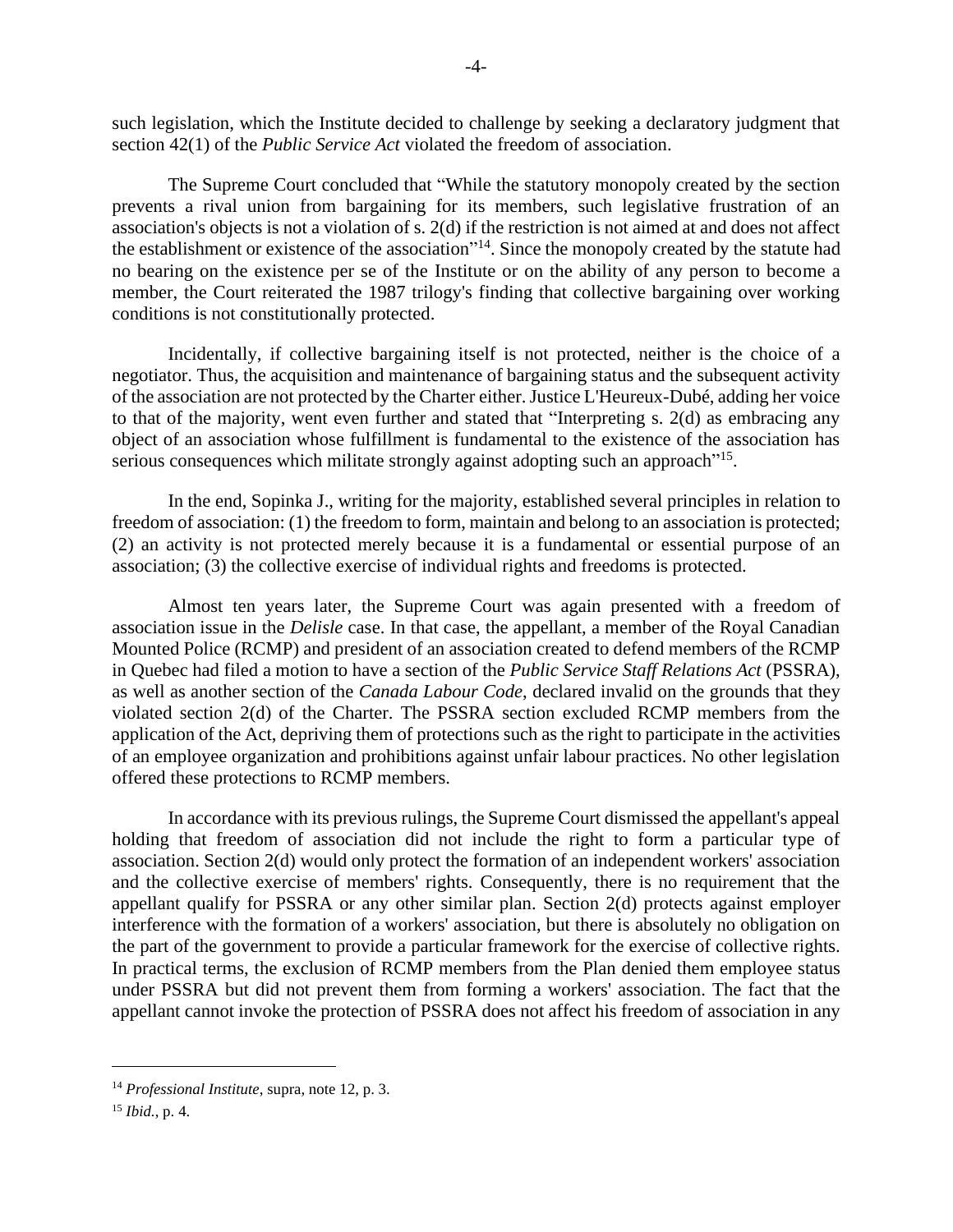way, since the protection conferred by the Charter does not impose a positive obligation of protection or inclusion.

#### **2. First step in the jurisprudential shift: The Right to Collective Bargaining**

As appears from our review in the previous section, for nearly 20 years following the adoption of the Charter, freedom of association did not even include the right to bargain collectively. But the early 2000s signalled a reconsideration in Canada of the protection afforded by freedom of association. Indeed, in the first fifteen years of the new century, the Supreme Court radically changed its approach, which it had maintained since 1987.

# **a) THE RUPTURE WITH THE OLD APPROACH***: DUNMORE* **V.** *ONTARIO (ATTORNEY GENERAL)* 16

The *Dunmore* dispute arose out of legislation passed in Ontario, the *Agricultural Labour Relations Act, 1994* (ALRA), which gave agricultural workers the right to organize and bargain collectively over their working conditions. Previously, farm workers had always been excluded from the Ontario labour relations system. However, a year later, Ontario passed the *Labour Relations Act, 1995* (LRA), which repealed the ALRA and, incidentally, brought agricultural workers under the LRA, excluding them from the labour relations regime. The LRA also terminated union certification rights and collective agreements signed under the ALRA. The repeal of the ALRA was challenged on the basis of an alleged infringement of the freedom of association.

Bastarache J., writing for the majority, began his analysis by emphasizing the need for a purposive interpretation of s. 2(d), which must therefore seek to determine the intent of the legislature. He then proposed that the right to form an association for the purpose of achieving labour-related objectives in the context of labour relations falls within the scope of freedom of association, which he defined as the freedom to collectively defend the interests of individual workers<sup>17</sup>.

He added that the right to associate must include the exercise of collective activities, namely the defense of the workers' interests before the employer<sup>18</sup>. This statement is in direct contradiction with what Sopinka J. wrote in *Professional Institute*. From that point on, freedom of association is no longer limited to the protection of the right to pursue individual goals, but rather, certain collective activities must be recognized in order for the freedom to form and join an association to be meaningful<sup>19</sup>.

The Supreme Court found, for the first time, that the freedom of association was violated in a labour law context, deciding that the legislature's exclusion of agricultural workers from the protection afforded to associating for work-related purposes essentially makes association impossible, and thus substantially impairs the exercise of this freedom. Also, "the absence of legislative support discredited the organizing efforts of agricultural workers and had a chilling

<sup>16</sup> *Dunmore v. Ontario (Attorney General)*, 2001 SCC 94 [hereinafter referred to as "**Dunmore**"].

<sup>17</sup> *Ibid*., para. 30.

<sup>18</sup> *Ibid*., para. 30.

<sup>19</sup> *Ibid*., para. 17.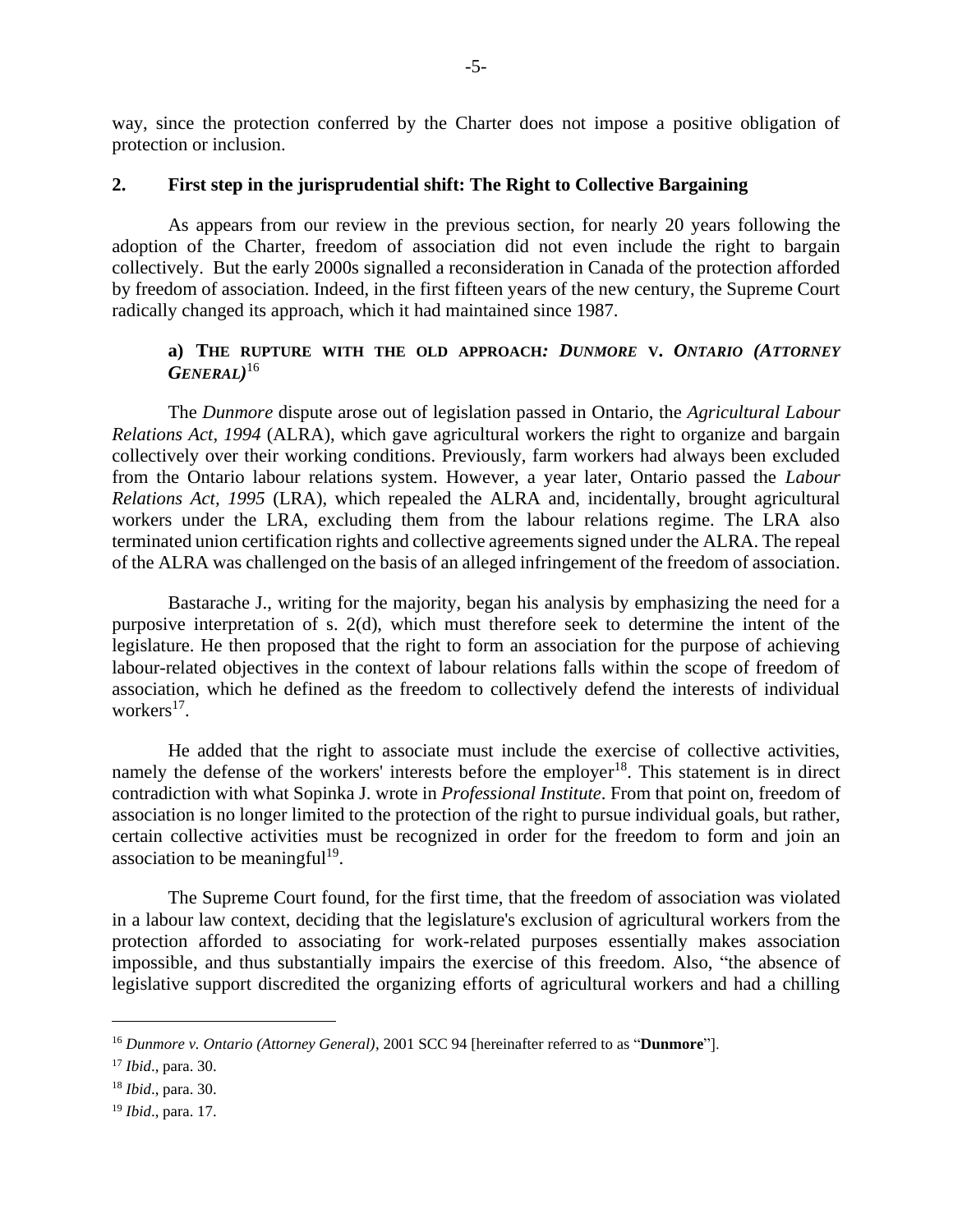effect on their constitutional right to associate"<sup>20</sup>. In other words, the Court concluded that without a protective regime, agricultural workers are unable to exercise their fundamental freedom of  $\arcsin^2$ .

A few years later, when the Supreme Court revisited its own teachings in *Dunmore*, it concluded:

*After Dunmore, there could be no doubt that the right to associate to achieve workplace goals in a meaningful and substantive sense is protected by the guarantee of freedom of association, and that this right extends to realization of collective, as distinct from individual, goals. Nor could there be any doubt that legislation (or the absence of a legislative framework) that makes achievement of this collective goal substantially impossible, constitutes a limit on the exercise of freedom of association. Finally, there could be no doubt that the guarantee must be interpreted generously and purposively, in accordance with Canadian values and Canada's international commitments<sup>22</sup> .*

*[…] Dunmore established that claimants must demonstrate the substantial impossibility of exercising their freedom of association in order to compel the government to enact statutory protections. It did not, however, define the ambit of the right of association protected by s. 2(d) in the context of collective bargaining<sup>23</sup> .*

Indeed, as mentioned by the Supreme Court, the *Dunmore* decision only timidly opened the door to the recognition of the right to collective bargaining, without defining its scope. This step was taken a few years later, in 2007.

# **b) THE FORMAL RECOGNITION OF THE RIGHT TO COLLECTIVE BARGAINING IN** *HEALTH SERVICES*<sup>24</sup>

In response to problems in the British Columbia health care system at the time, the provincial government passed the *Health and Social Services Delivery Improvement Act*. The Act changed rights related to inter-site transfers and assignments, contracting out, contract employee status, job security programs, as well as layoff and bumping rights. It also gave health care employers greater latitude to arrange their relationships with their employees as they saw fit, and even to proceed in a manner contrary to collective agreements, all without complying with the consultation and notification requirements that would normally have applied. It also invalidated several substantive provisions of collective agreements and prohibited collective bargaining on some issues. Finally, the Act invalidated any section of a current or future collective agreement that was inconsistent with it.

Asked to determine the constitutionality of this legislation, the Supreme Court went further than it did in *Dunmore*, holding that the freedom of association guaranteed in the Charter includes

<sup>20</sup> *Ontario (Attorney General) v. Fraser*, 2011 SCC 20 [hereinafter referred to as "*Fraser*"].

<sup>21</sup> *Dunmore*, supra, note 16, para. 35, 37.

<sup>22</sup> *Fraser*, supra, note 20, para. 32.

<sup>23</sup> *Ibid*., para. 34.

<sup>24</sup> *Health Services and Support - Facilities Subsector Bargaining Assn. v. British Columbia*, 2007 SCC 22 [hereinafter referred to as "*Health Services*"].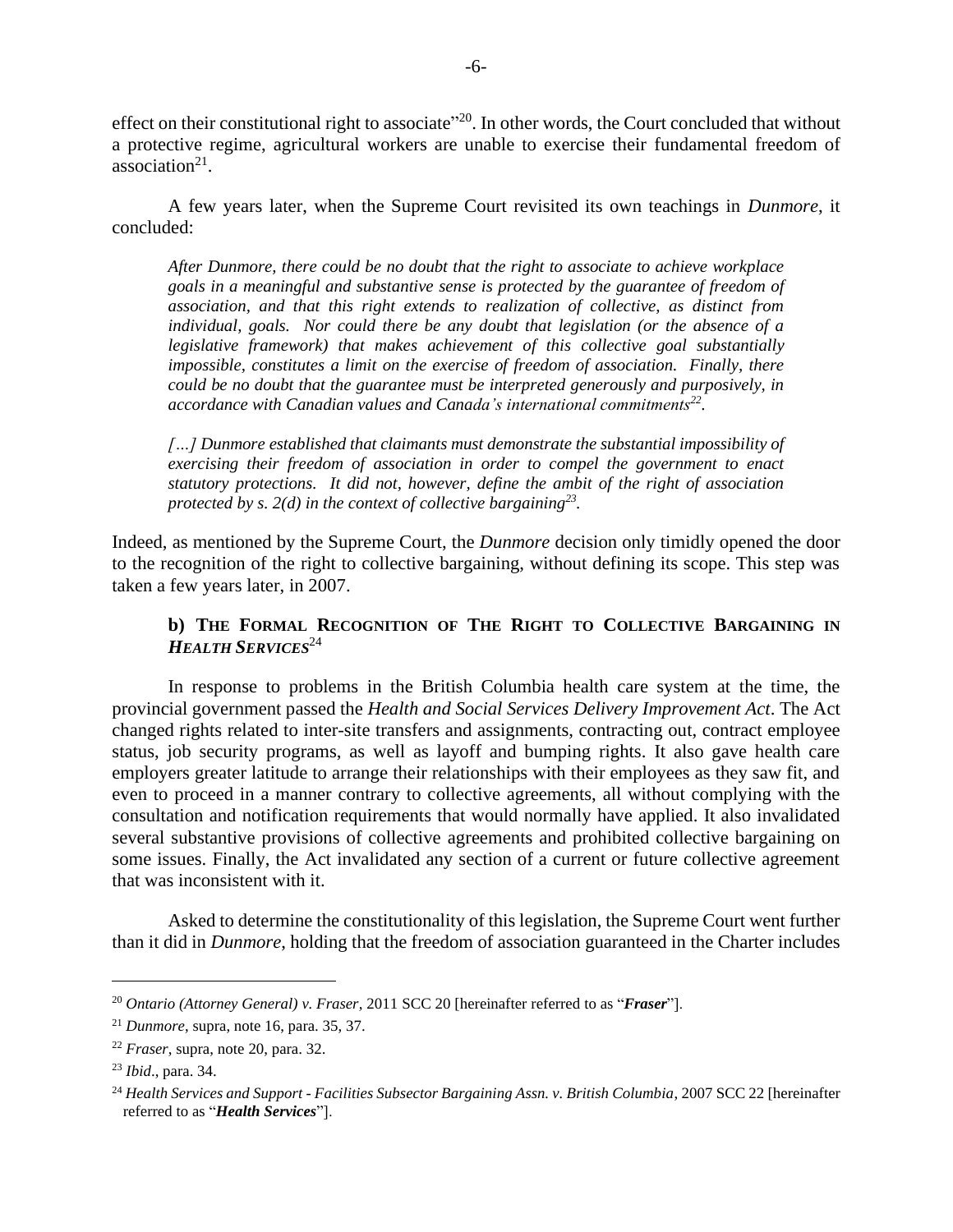the procedural right to bargain collectively. In the Court's view, the purpose of the Charter and the language of section 2(d) itself, militate in favour of recognizing the protection of collective bargaining. To justify this new approach (without any legislative change again), the Court indicated that in its opinion, freedom of association should be interpreted in a manner consistent with international instruments to which Canada has acceded, and which recognize the existence of the right to bargain collectively. On this notion, the Court explained that "The constitutional right to collective bargaining concerns the protection of the ability of workers to engage in associational activities, and their capacity to act in common to reach shared goals related to workplace issues and terms of employment."<sup>25</sup>.

The Court added that the freedom of association protects the process of achieving objectives per se, not particular objectives. Consistent with this statement, the Court added that the guarantee of freedom of association imposes a positive obligation on the employer to agree to meet and talk with employees. It also imposes a negative obligation, by restricting the power to legislate in matters affecting collective bargaining. However, the majority is careful to circumscribe this protection: not all aspects of associational activity are protected and only substantial interference with associational activity is prohibited. But proof of intent to interfere is not essential; it is sufficient that the law or act has the effect of substantially interfering with collective bargaining activity. The Court presented a two-step analysis to determine whether there is substantial interference:

- 1) the importance of the affected issues to the collective bargaining process and the ability of union members to act to achieve common goals;
- 2) the impact of the measure on the collective right to consultation and negotiation conducted in good faith.

On this second element, the Supreme Court indicated that it imposes the obligation to meet and spend time in the bargaining process. The parties must then engage in meaningful dialogue and make reasonable efforts to reach an acceptable agreement. This duty to bargain in good faith does not, however, extend to requiring the actual success of the bargaining process, the achievement of a collective agreement or a final agreement on particular measures. In other words, the process does not have to be successful: as long as it was conducted in good faith.

Turning to the facts of this case, the majority concluded that the Act interferes with the collective bargaining process because it squarely sets aside collective bargaining processes that have already taken place, and because it compromises the integrity of future collective bargaining processes in advance.

As stated at the outset of this section, it is important to remember that the Act was adopted by duly elected officials in response to major problems in the British Columbia health care system. This is common to most jurisdiction in Canada where the health care workers are for the most part (if not all) unionized and covered by very extensive collective agreements. As such, even at this early stage of the evolution of caselaw on freedom of association, one had to wonder what means

<sup>25</sup> *Ibid*., p. 5.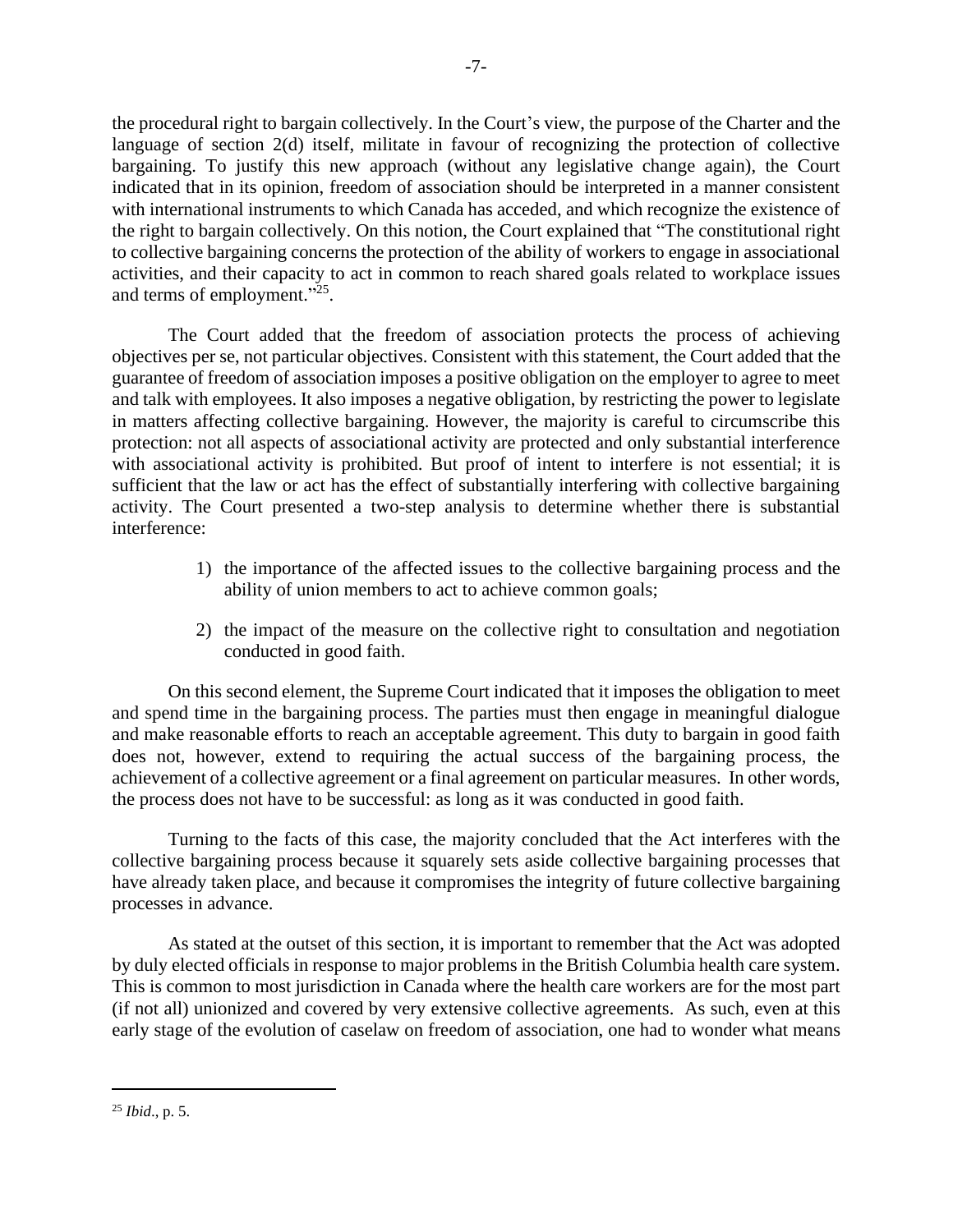does a duly elected government has to affect substantial changes to the work organization when required.

### **c) POST-***HEALTH SERVICES* **DECISIONS: REAFFIRMING THE RIGHT TO COLLECTIVE BARGAINING AND GOOD FAITH BARGAINING**

Between the *Health Services* decision in 2007 and 2015 when another leading case was decided, the Supreme Court had three opportunities to revisit and clarify the freedom of association.

#### i. *Ontario* v. *Fraser*

The case involved a challenge to an Ontario law, the *Agricultural Employees Protection Act, 2002* (AEPA). The AEPA followed the *Dunmore* decision, in which the previous law was declared unconstitutional. The AEPA continued to exclude agricultural workers from the LRA but created a special labour relations regime for them. This new law and regime would give farm workers the right to form and join an association, the right to participate in association activities, the right to assemble, the right to make representations to the employer through the association, and the right to exercise their rights without fear of interference, coercion or discrimination. AEPA also provided that the employer must give the union an opportunity to make representations regarding working conditions, and the employer must hear them. Finally, the AEPA delegated to a tribunal the responsibility for hearing and resolving disputes that might arise in the application of the scheme under the Act. A few years later, after so-called unsuccessful attempts to avail itself of the protections provided for in the AEPA, the union challenged the constitutional validity of the law, alleging that id did not really protect the right to associate and bargain collectively.

The Supreme Court essentially reiterated what it said in *Health Services*, stating that the freedom of association requires the establishment of a meaningful process of dialogue, where the union can make submissions to the employer, who can then hear and discuss them in good faith. According to the Court and as originally articulated in *Health Services*, there are limits to good faith bargaining:

*it does not impose a particular process; it does not require the parties to conclude an agreement or accept any particular terms; it does not guarantee a legislated dispute resolution mechanism in the case of an impasse; and it protects only the right to a general process of collective bargaining, not to a particular model of labour relations, nor to a specific bargaining method<sup>26</sup> . (we emphasize)*

As appears from the above, the Court was then of the view that the legislature does not have to grant workers collective bargaining rights of a particular type in order to fulfill its obligation to ensure the effective exercise of freedom of association. It was also clear that it was not essential that that the legislation guarantee a resolution mechanism (arbitration for example) to resolve an impasse.

In any event, the Court concludes that farm workers are entitled to a meaningful process, which includes the right of their representative association to make representations to the employer

<sup>26</sup> *Fraser*, supra, note 20, p. 7.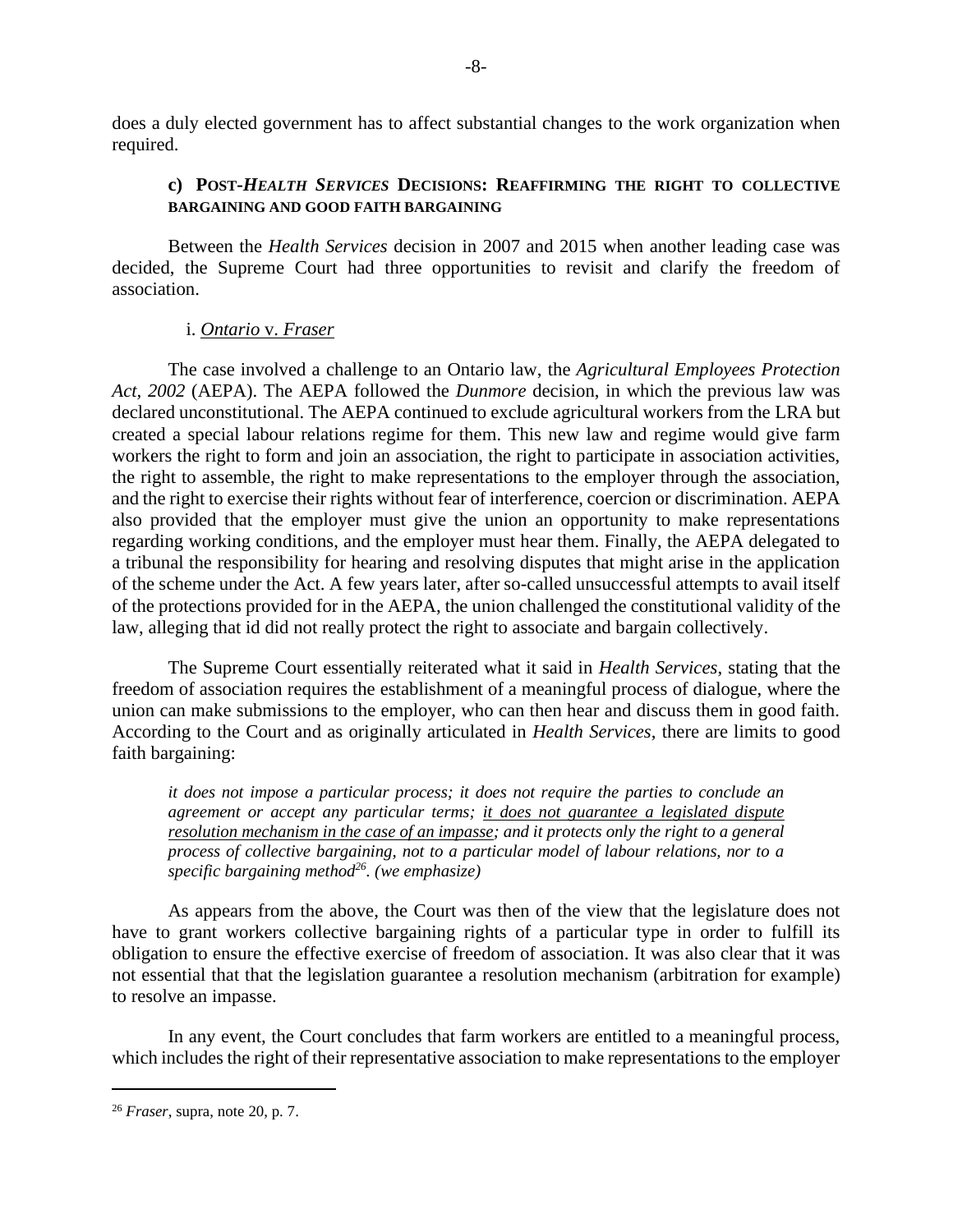and have them considered. However, in this case, the AEPA provides a process that satisfies this constitutional requirement. While the Act does not explicitly provide that the employer must give good faith consideration to the employees' claims, such an obligation is implicitly provided for, which is sufficient.

# ii. *Mounted Police Association of Ontario* v. *Canada*<sup>27</sup>

This decision follows the Supreme Court's 1999 decision in *Delisle* in which the Court found that although RCMP members could not unionize or bargain collectively, this lack of statutory protection was not unconstitutional. Since then, very little had changed: instead of being excluded from the labour relations regime under the *Public Service Staff Relations Act*, they were now excluded under the new version of the Act.

More particularly, under the new legislation, RCMP members were still subject to a nonunion labour relations regime. The main issue in this case was the Staff Relations Representative Program (SRRP), which was the primary and only form of representation through which RCMP members could make representations regarding their working conditions. In 2006, two private associations of RCMP members filed a constitutional challenge seeking a ruling that the combination of the exclusion of RCMP members from the scope of the current *Public Service Labour Relations Act* and the imposition of the SRRP as the only labour relations regime violated the freedom of association.

The Court began its analysis with an assessment of what constitutes freedom of association in 2015 under the Charter. In the Court's view, three categories of activity are included:

- 1) The right to unite with others and form associations;
- 2) The right to join with others to exercise other constitutional rights;
- 3) The right to unite with others to face, on a more equal footing, the power and strength of other groups or entities.

The Court also clarified the concept of substantial interference, first established in *Dunmore* and elaborated in *Health Services*:

*Whatever the nature of the restriction, the ultimate question to be determined is whether the measures disrupt the balance between employees and employer that s. 2(d) seeks to achieve, so as to substantially interfere with meaningful collective bargaining<sup>28</sup> .*

The Court further stated that this bargaining process must provide workers with freedom of choice and sufficient independence to enable them to decide on and defend their collective interests. The freedom of choice is defined as what allows workers to participate effectively in the choice of collective objectives to be pursued by the union. The obligation of the union to be accountable to the members is also an essential component. Also, by independence, the Court

<sup>27</sup> *Mounted Police Association of Ontario v. Canada (Attorney General)*, 2015 SCC 1 [hereinafter referred to as "*Mounted Police*"].

<sup>28</sup> *Mounted Police*, supra, note 27, para. 72.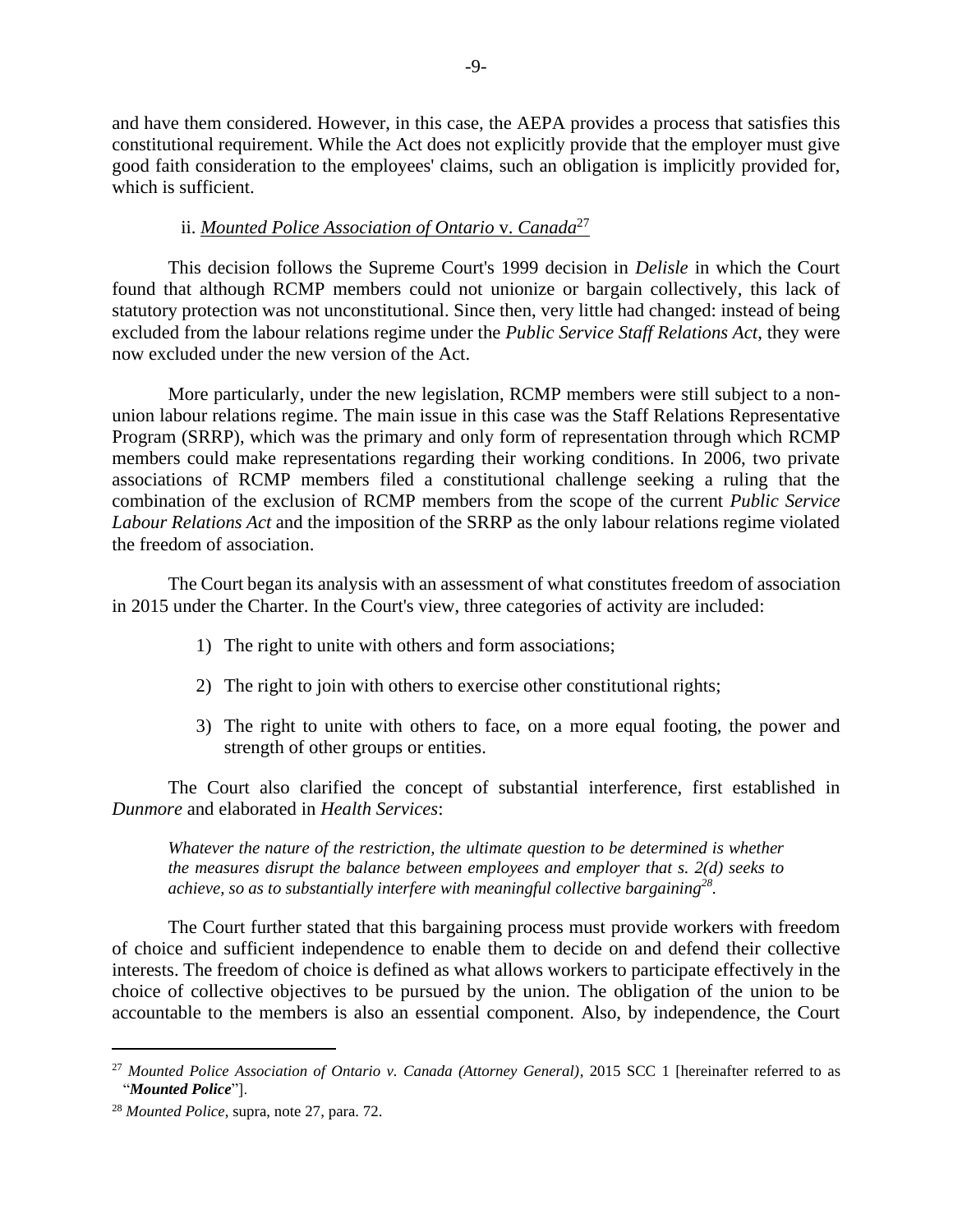indicated that there must be a correspondence between the activities of the association and the interests of its members.

By not allowing them to identify and pursue their concerns free from employer influence, the labour relations regime of the RCMP did not achieve the objectives of the protection afforded to freedom of association. While there is not a complete denial of the right to associate, members of the RCMP nevertheless face a substantial interference with that right.

### iii. *Meredith v. Canada<sup>29</sup>*

This decision once again involved RCMP members but this time, the dispute was over members' salaries. Essentially, in 2008, Treasury Board had announced salary increases for RCMP members for the years 2008 to 2010, as well as additional allowances. However, as a result of the global economic crisis, Treasury Board revised its decision and lowered the percentage of salary increases in line with the public sector as a whole. In 2009, the *Expenditure Restraint Act* was passed, limiting public sector wage increases for 2008 to 2010 to 1.5 per cent. The Act prohibited any further increases but allowed RCMP members to negotiate additional allowances. As a result, a constitutional challenge was brought, arguing that the 2008 decision to reduce planned wage increases without consultation violated the constitutional right to collective bargaining.

In one of the few recent decisions in which the Supreme Court has upheld the particular statute challenged on freedom of association grounds, the Court first concluded that associational activity by members of the RCMP, even though the process at issue was part of the scheme that had been declared unconstitutional in *Mounted Police*, remained protected by the Charter. Indeed, although the process was flawed, it was still associational activity that was protected by the Charter.

However, the Court concluded that in this case, the *Expenditure Restraint Act* did not substantially interfere with the protected Charter right. The restrictions that the Act imposed were applicable to all public servants, not just members of the RCMP. Moreover, the Act did not prohibit consultation on other current or future pay issues. Nor did the Act prevent the consultation process from proceeding. According to the Court, "*Actual outcomes are not determinative of a s. 2(d) analysis, but, in this case, the evidence of outcomes supports a conclusion that the enactment of the ERA had a minor impact on the appellants' associational activity*." 30 .

#### **3. The Recognition of the Right to Strike**

After taking a major step towards expending the protection offered by freedom of expression to include the right to collective bargaining, the Court went one step further in Saskatchewan Federation of Labour decision<sup>31</sup>, recognizing a constitutional right to strike, protected by the freedom of association.

<sup>29</sup> *Meredith v. Canada (Attorney General)*, 2015 SCC 2 [hereinafter referred to as "*Meredith*"].

<sup>30</sup> *Meredith*, supra, note 29, para. 29.

<sup>31</sup> *Saskatchewan Federation of Labour v. Saskatchewan*, 2015 SCC 4 [hereinafter referred to as "*SFL*"].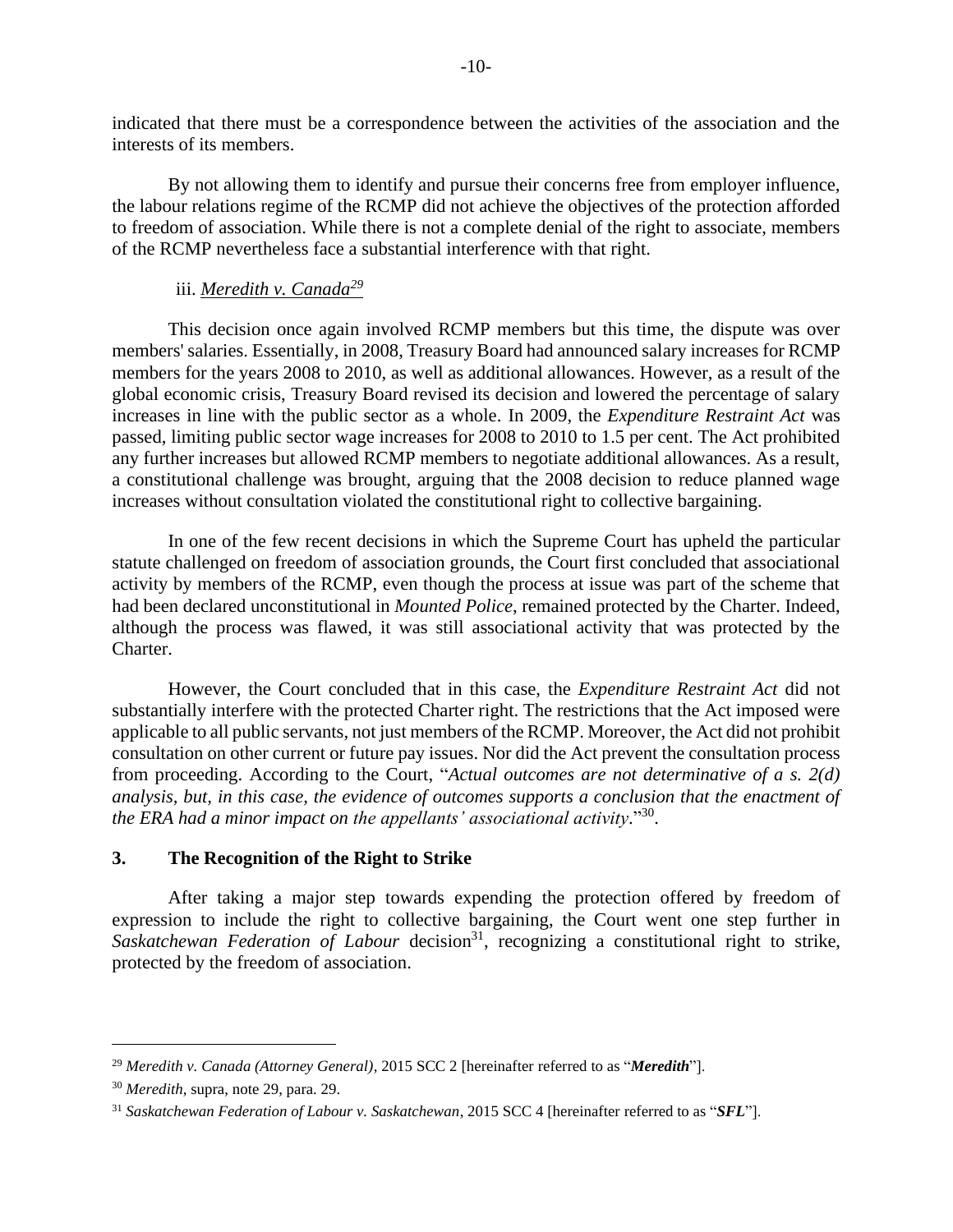In this case, in 2007 and 2008, the Government of Saskatchewan introduced two pieces of legislation: *The Public Service Essential Services Act* (PSESA), and *The Trade Union Amendment Act* (TUAA). The PSESA, which is the one relevant for our purposes, limited the exercise of the right to strike by public sector employees who provide essential services by prohibiting those employees from taking part in a strike without providing for a mechanism for resolving collective bargaining impasses. Up to that point, the caselaw was however clear: this was not required.

In a landmark decision, the Supreme Court affirmed for the first time that the right to strike is essential to the realization of the values inherent to the Charter. According to the Court, the right to strike allows workers to refuse to work under imposed conditions and is an affirmation of the dignity and autonomy of employees in the workplace. Moreover, just as Canada's international obligations supported the recognition of the right to collective bargaining<sup>32</sup>, they also require the protection of the right to strike as an important element of a meaningful collective bargaining process. Collective bargaining and the right to strike are therefore closely intertwined:

*This historical, international, and jurisprudential landscape suggests compellingly to me that s. 2(d) has arrived at the destination sought by Dickson C.J. in the Alberta Reference, namely, the conclusion that a meaningful process of collective bargaining requires the ability of employees to participate in the collective withdrawal of services for the purpose of pursuing the terms and conditions of their employment through a collective agreement. Where good faith negotiations break down, the ability to engage in the collective withdrawal of services is a necessary component of the process through which workers can continue to participate meaningfully in the pursuit of their collective workplace goals. In this case, the suppression of the right to strike amounts to a substantial interference with the right to a meaningful process of collective bargaining<sup>33</sup> .*

Thus, under the right to strike and the traditional substantial interference test, the new question in this case is whether the statutory limitation on the right to strike substantially interferes with the right to a meaningful collective bargaining process<sup>34</sup>. As for the situation at hand, the Court concluded that there was indeed a substantial interference. The PSESA's prohibition on taking part in a strike satisfies this condition. Also, while the Court was sensitive to the objectives of the legislation, namely avoiding the disruption of essential public services, the question remained whether the means used to achieve this objective minimally infringed on freedom of association. In the Court's view, they did not.

This Supreme Court decision marks a complete break with the trilogy of rulings issued by the same court in 1987. As should have been expected, this decision set in motion a series of challenges to special laws on the grounds that they violated freedom of association. It also brings back into question the governments' right to impose working conditions by special law, following good faith negotiations, and to limit the exercise of the right to strike to protect the best interests of the society as a whole.

<sup>32</sup> This argument was first presented in *Dunmore*.

<sup>33</sup> *SFL*, supra, note 31, para. 75.

<sup>34</sup> *Ibid*., p. 9.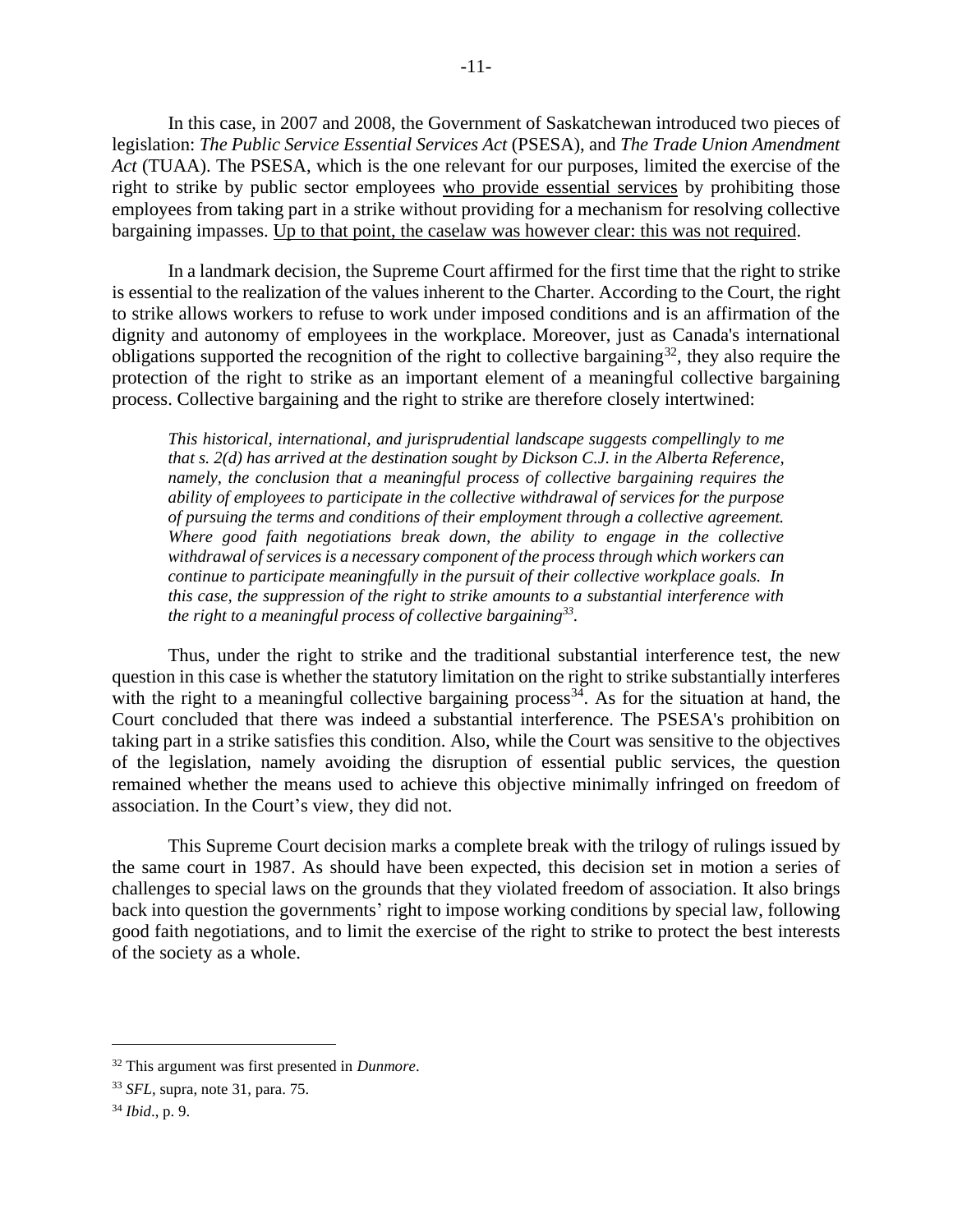## **4. The Influence of the** *Saskatchewan Federation Labour* **Decision**

#### **a)** *GORDON* **V.** *CANADA*<sup>35</sup>

In this decision, two unions sought a declaratory judgment that the provisions of the *Expenditure Restraint Act* (ERA) limited their members' freedom of association and interfered with their right to a meaningful collective bargaining process. In the wake of the 2008 global economic crisis, the Ontario government passed the Act to establish wage increase limits for public servants. In essence, the Act partially rolled back wage increases that had already been negotiated, as well as awards that exceeded the limit, and precluded wage increases and awards in future agreements that exceeded the limits provided for in the Act. However, many collective agreements were completed in the days leading up to the enactment of the Act.

In its decision, the Court of Appeal established at the outset that although the freedom of expression protects the process of bargaining and not the outcome, it does not mean that what is being bargained over, or the outcome of bargaining, are irrelevant to the analysis. In this case, the wage increase caps in the ERA did not amount to substantial interference, since it was consistent with the going rate reached in agreements concluded with other bargaining agents inside and outside of the public administration, and therefore reflected an outcome consistent with actual bargaining processes.

Also, while the Court recognized that the government did partake in hard bargaining, the dialogue or process was never rendered meaningless, and therefore the government did still bargain in good faith. The Court acknowledges that hard bargaining is a permissive form of good faith bargaining. The question to ask in this regard, continues to be whether there was a significant disparity of bargaining power between the Government and the unions. Additionally, the government did not have to consult with unions before passing its legislation. In the name of freedom of association, unions have no more power to do so than other citizens.

In addition, the Court found that the Act's limitations on the arbitration process did not interfere with the workers' right to freedom of association. In one of the earliest decisions to this effect, it concluded that even if it was recognized that alternative dispute resolution mechanisms are associational in nature, it does not necessarily mean that any limits on arbitration amounts to a breach of s. 2(d).

As for rollbacks, referring to the *Meredith* decision, the Court found that while they may constitute a potential barrier to freedom of association, since they nullify the outcomes of free collective bargaining, whether of not they do interfere depends on the context. In this instance, the cap reflects the results of free collective bargaining, and the ERA provided relief for the unions to make substantial gains other than wage increases.

Finally, even though the two ERA articles prohibit future bargaining or arbitral agreements from making up for the effects of the restraints imposed by the Act, as well as overrides provisions

<sup>35</sup> *Gordon v. Canada (Attorney General)*, 2016 ONCA 625 [hereinafter referred to as "*Gordon*"].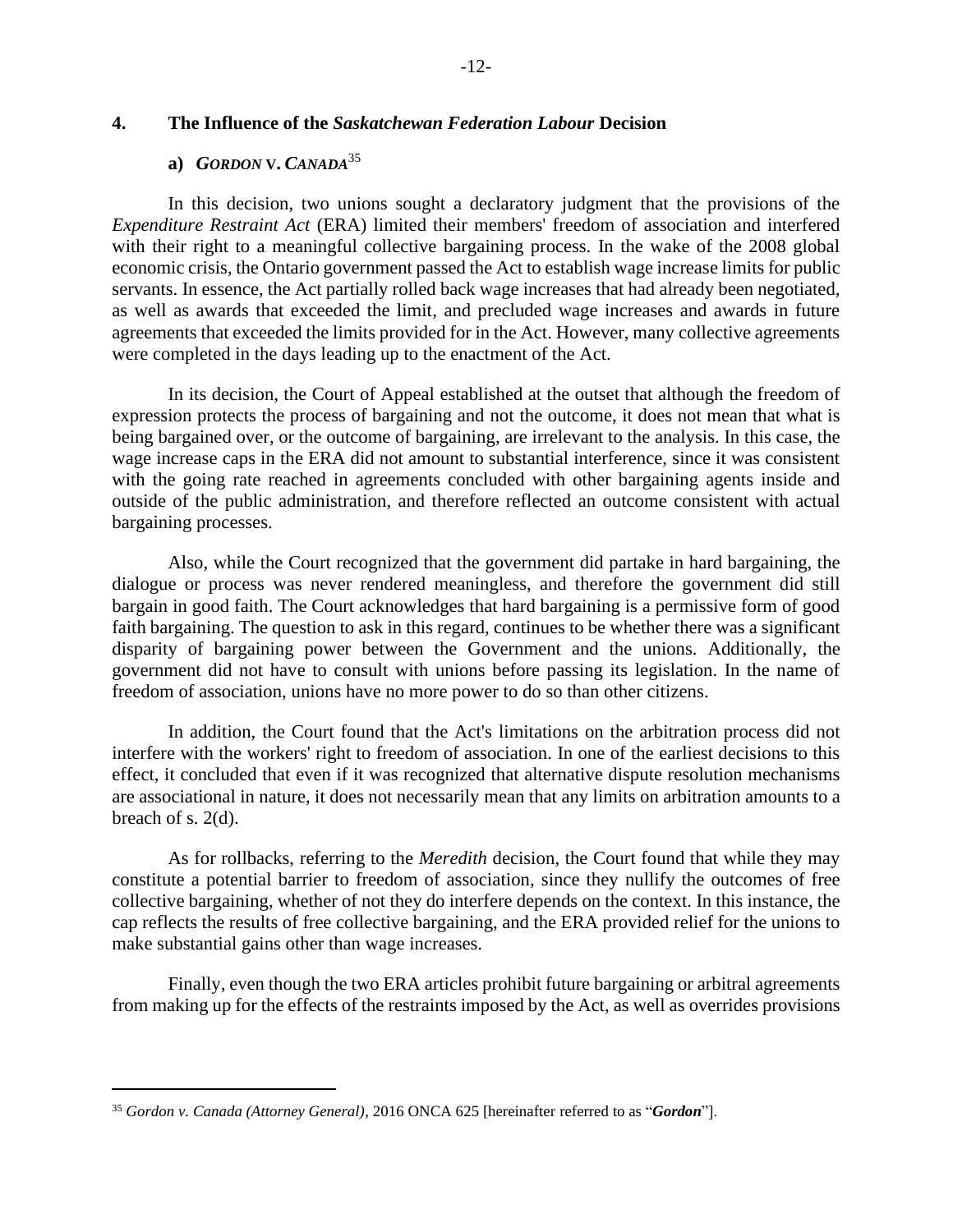in collective agreements before the enactment of the ERA that provide for compensation contrary to the ERA, the Court concluded that this is not decisive:

*While taking matters off the table might generally be inconsistent with the principles in the 2015 labour trilogy, the context must be kept in mind. Bargaining about wages was limited during the temporary restraint period. It was not permanent. It seems […] that the prohibition on future bargaining relates only to the Government's need to retain the savings obtained during the restraint period. It is, in short, a corollary of the wage increase caps<sup>36</sup> .* 

### **b)** *BRITISH COLUMBIA TEACHERS' FEDERATION* **V***. BRITISH COLUMBIA<sup>37</sup>*

In the most recent decision of the Supreme Court addressing this issue, the highest court revisited its latest assertions regarding the right to bargain in good faith in a very succinct decision. In that case, the Federation challenged the constitutionality of a provincial statute that essentially eliminated the terms of the collective agreement and prohibited collective bargaining on matters relating to members' working conditions. After receiving a court order striking down the legislation for violating freedom of expression, the Province passed a nearly identical statute, the *Education Improvement Act*.

The Province argued that this new legislation followed good faith consultations with the union, and that it contained significant differences from the old legislation. In the trial judge's decision, he found that the discussions between the union and the employer had not been undertaken in good faith, contrary to what was alleged, since the Province had used a strategy of provoking a strike in order to gain political support for imposing the legislation on the federation. The majority of the Court of Appeal allowed the appeal.

The Supreme Court first recognized that the pre-legislative consultations were relevant, and that the context of drafting of the act should have been considered. However, the Court found that the province had failed to negotiate with the Federation in good faith. Indeed, at the center of the freedom of expression is a balance between employees and the employer, that hence allows for meaningful collective bargaining. By negotiating in good faith, the parties must meet and engage in meaningful dialogue, and genuine and constructive negotiations; they must avoid unnecessary and unjustified delays in negotiation; they must make a reasonable effort to reach an agreement; they must mutually respect the commitments entered into; and they must be willing to exchange and explain their positions<sup>38</sup>.

The Court ultimately found that the government failed in its duty to bargain in good faith, in particular because it came to the bargaining table with its mind already made up, and put in place a strategy that would inevitably lead to a strike, all of which constituted "a mockery of the concept of collective bargaining"<sup>39</sup>.

<sup>36</sup> *Gordon*, supra, note 35, para. 173.

<sup>37</sup> *British Columbia Teachers' Federation c. British Columbia*, 2016 CSC 49 [hereinafter referred to as "*British Columbia*"].

<sup>38</sup> *British Columbia Teachers' Federation v. British Columbia*, 2015 BCCA 184, echoing the writings of the Supreme Court in *Fraser* and *Health Services*, para. 138.

<sup>39</sup> *Ibid*., para. 340.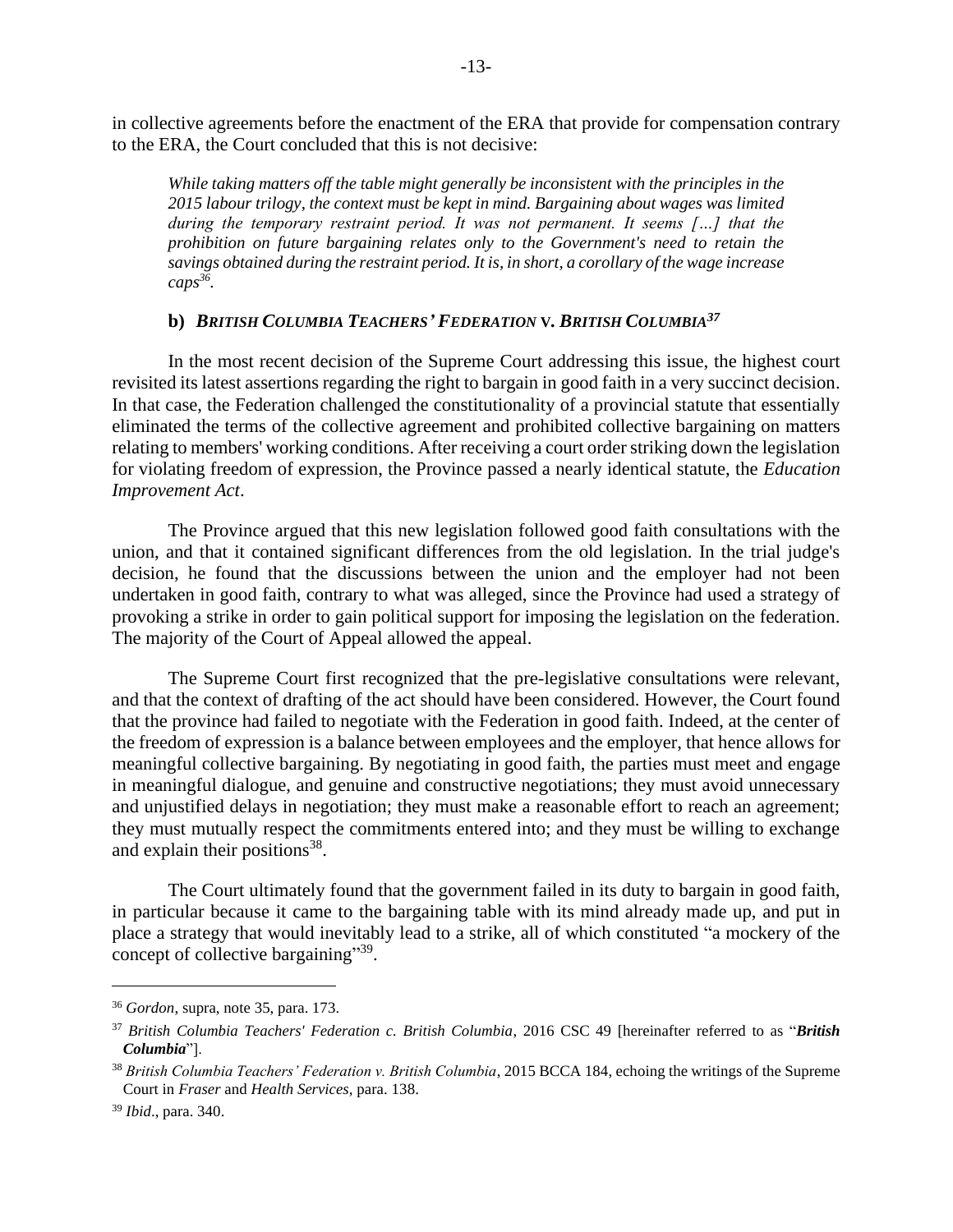### **c)** *SYNDICAT DES PROFESSIONNELLES ET PROFESSIONNELS DU GOUVERNEMENT DU QUÉBEC* **C***. PROCUREURE GÉNÉRALE DU QUÉBEC*<sup>40</sup>

In this case, the appellant union was certified to represent thousands of professionals, included in a single bargaining unit, and spread across various government departments and agencies. At the first level, the Superior Court had concluded that the union could not call a strike of only a portion of the employees of a single department, since the Quebec *Labour Code* required the uniform exercise of the right to strike by all employees in the same bargaining unit, and made a targeted, partial or sectoral strike illegal, i.e. one that places the employer in contravention of the anti-replacement workers provision by continuing its activities using a portion of the employees covered by the certification in its establishment, while another portion of the same unit is on strike<sup>41</sup>.

Before the Court of Appeal, the union essentially argued that the trial adjudicator had not taken into account the "constitutionalized right to strike". The Court did not accept this argument confirming that an association cannot call a strike without respecting the terms and conditions set out in the *Labour Code*. The Court added that:

*The right to strike is not absolute and remains, despite its crucial role in collective bargaining, subject to the framework provided for in the Labour Code (L.C.). A certified association cannot strike where it wants, when it wants and how it wants. It must, therefore, comply with the terms and conditions set out in the L.C.<sup>42</sup> . (Our translation)*

### **d)** *PROCUREUR GÉNÉRAL DU CANADA* **C.** *UNION OF CANADIAN CORRECTIONAL OFFICERS*<sup>43</sup>

In this case the *Public Service Labour Relations Act* contained a section providing that certain matters could not be negotiated, including anything related to the pension plan and staffing. The union sought to have this section declared unconstitutional as an infringement of freedom of association.

In a unanimous decision, the Court of Appeal found that this section of the Act did constitute a substantial interference with freedom of association. Since pensions and staffing are matters of great importance to employees, and since the prohibition on including these matters in a collective agreement is contrary to freedom of choice and the concept of a balance of power between employer and association, the section did constitute a substantial interference with the right to collective bargaining.

However, the Court still concluded that the provision was constitutional since it was saved by section 1 of the Charter which states that a provision of the Charter may be infringed if it is done within the reasonable limits prescribed by law, as can be demonstrably justified in a free and

<sup>40</sup> *Syndicat des professionnelles et professionnels du gouvernement du Québec c. Procureure générale du Québec*, 2018 QCCA 2161.

<sup>41</sup> *Ibid*., para. 19.

<sup>42</sup> *Ibid*., para. 71.

<sup>43</sup> *Procureur général du Canada c. Union of Canadian Correctional Officers — Syndicat des agents correctionnels du Canada - CSN (UCCO-SACC-CSN)*, 2019 QCCA 979.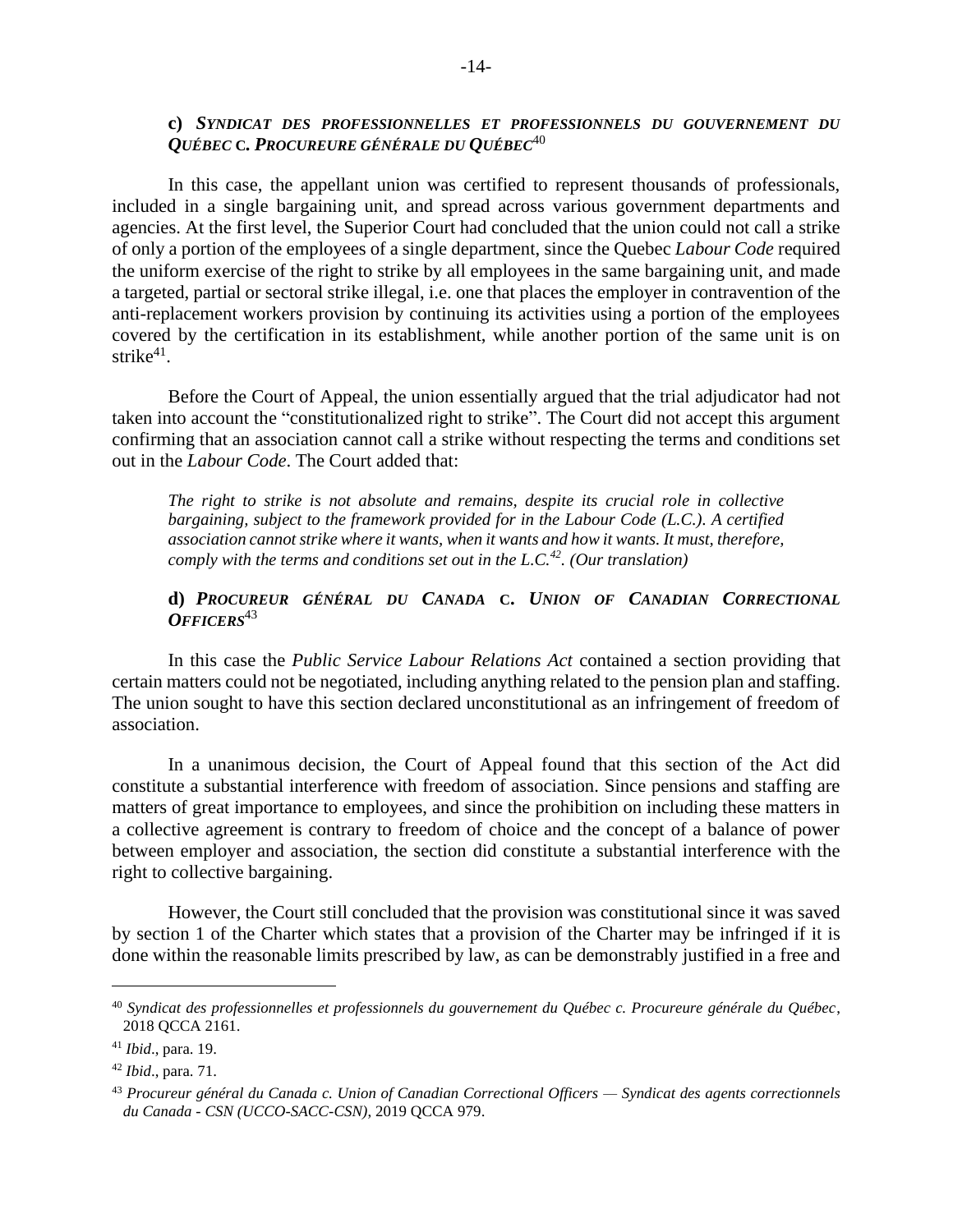democratic society. More particularly, the Court found that the objectives demonstrated by the government behind the adoption of this legislation, namely to promote the mobility of employees from one sector of the public service to another, and to ensure the predictability of the pension and the maintenance of control over the government's financial obligations, were legitimate.

Moreover, the prohibition on negotiating the pension plan was one of the reasonable solutions available to the legislator. In the end, the Court held that the overall beneficial effects of the prohibition on negotiating these terms and conditions of employment outweighed the detrimental effects caused by the interference with freedom of association.

## **e)** *PROVINCE OF NEW BRUNSWICK* **V.** *NEW BRUNSWICK COUNCIL OF NURSING HOME UNIONS (CUPE) ET AL.* 44

In this case, the association challenged provisions of the *Essential Services in Nursing Homes Act* (ESNHA). The Act established a mechanism by which the province's unions and employers jointly negotiated essential service levels. The Act did not mandate essential service designations in nursing homes. However, a section of the Act gave a nursing home employer the option of applying to the Board for designation of essential services in its workplace.

If the services were indeed considered essential, the employer and the union were to attempt to agree on the designation of the services and the levels of each of those services that were to be maintained. If the parties could not agree, it was up to the Board to decide which services were essential. The Province argued that this section of the Act could not be unconstitutional, as it did not have unilateral authority to designate services or levels of service. However, under the Act, once the Board was notified that the employer considered certain services to be essential, none of the employees providing those services could take part in a strike until the parties reached an agreement, or until the Board unilaterally decides on the services and levels of designation required. It is to be noted that the *Canada Labour Code* includes a similar provision.

The essential services were established by the Board for nursing homes at a level of 90% of the normal services. It is important to note that the Union agreed that this level of essential services is justified but added that the practical consequences was to eliminate the possibility of any meaningful strike activity. As such, the legislation was in violation of the freedom of association.

The New Brunswick Court of Appeal found that there was no reason to distinguish this case from the *SFL* decision. Indeed, due to the large number of nursing home employees at issue who were designated as essential, the members of the certification were not in a position to withdraw their work performance in a concerted manner, which the right to strike is supposed to allow. According to the Court, this was essentially the same issue that was raised in *SFL*, and therefore, for the same reasons as in the Supreme Court decision, results in a restriction on freedom of association. The Court added that a law that eliminates for all practical purposes the possibility of striking could not be said to interfere only partially or minimally with freedom of association. The infringement is almost automatically substantial.

<sup>&</sup>lt;sup>44</sup> Province of New Brunswick v. New Brunswick Council of Nursing Home Unions (CUPE) et al., 2019 NBCA 85 [hereinafter referred to as "*New Brunswick Council of Nursing Home Unions*"].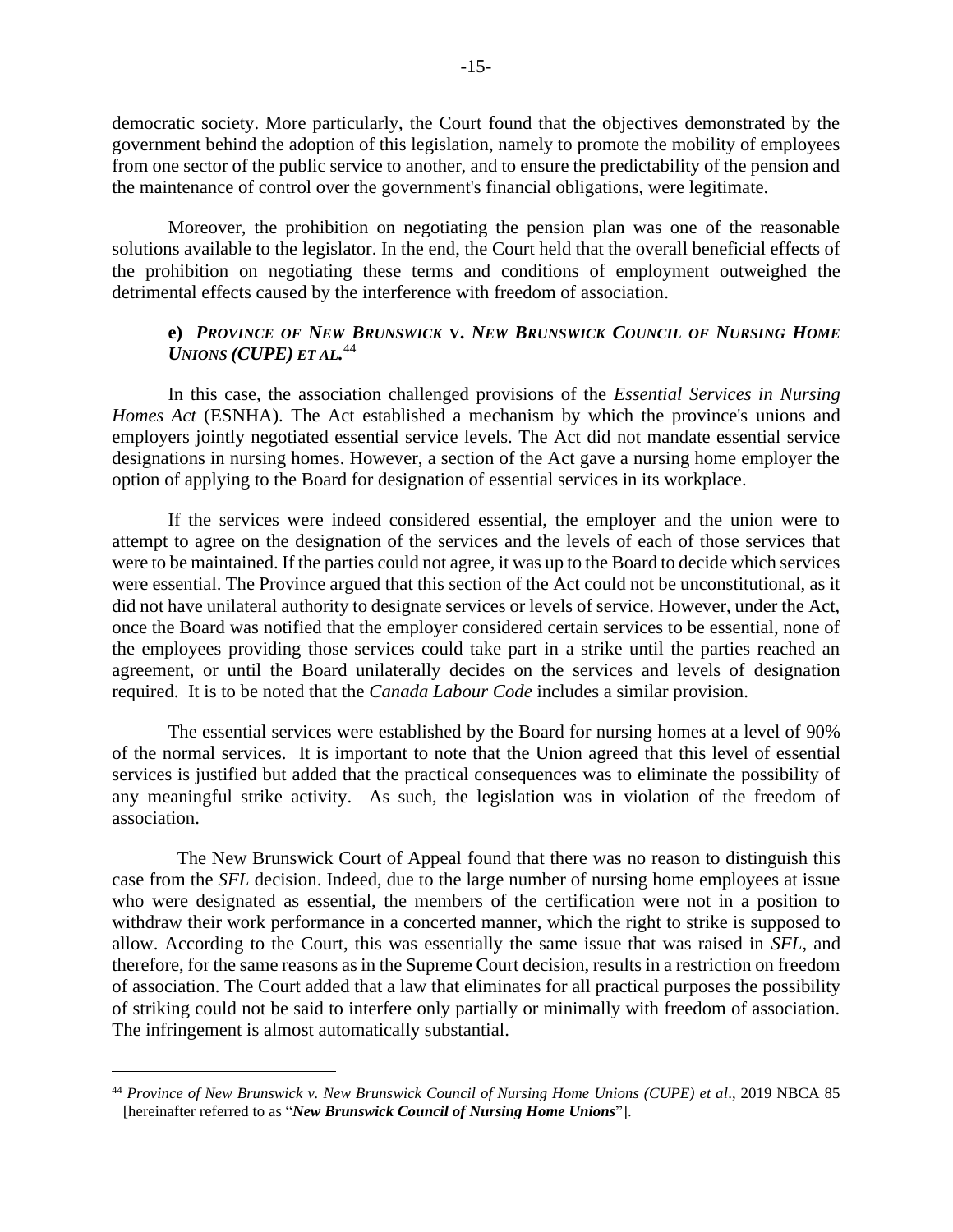Drawing parallels with the *SFL* decision, the Court emphasized that the infringement of the right to collective bargaining as caused by the ESNHA was not mitigated by an alternative dispute resolution process, including arbitration. Since no such process was provided, this made the infringement of freedom of association fatal to the constitutionality of this provision.

## **f)** *ALLIANCE DES PROFESSIONNELS ET DES PROFESSIONNELLES DE LA VILLE DE QUÉBEC*  **C.** *PROCUREURE GÉNÉRALE DU QUÉBEC*<sup>45</sup>

In this case, associations and unions challenged the *Act to Foster the Financial Health and Sustainability of Municipal Defined Benefit Pension Plans* (Law 15). In essence, considering the substantial deficits accumulated in most municipal pension plans and the resulting burden imposed on cities who were assuming a vast majority of the costs, the government adopted Law 15 forcing the restructuring of the pension plans. While Law 15 provides for collective bargaining, it imposes specific changes to employee pension plans with rigid parameters for negotiating the content of those pension plans in the future, and altering, in many cases, collective agreements and other similar arrangements. The associations and unions argued that this legislation therefore infringes on their freedom of association.

The Court dismissed the applicants' claims that Law 15 violated their freedom of association by compromising the integrity of the collective bargaining process. According to the Court, dissatisfaction with certain effects of a law cannot, in itself, justify court intervention. The Court recognized that the government had adopted the Act to impose changes to municipal pension plans in order to improve their financial health and ensure their sustainability. And although the Act imposed somewhat rigid parameters, it did not prevent all negotiations concerning the pension plan.

Also, although some of the measures provided for in the Act impose amendments to existing collective agreements, thereby undermining collective bargaining, the Court concluded that the impact is not substantial since negotiations on various other matters that could offset the effects of the restriction imposed by the Act are permitted.

While the Court dismissed this portion of the challenge, the authority granted by Bill 15 to municipalities to unilaterally alter provisions applicable to retirees was deemed an infringement of the right of these employees to the collective bargaining process. This infringement was considered by the Court as sufficiently serious to be considered substantial and deemed unconstitutional.

## **g)** *PROCUREUR GÉNÉRAL DU QUÉBEC* **C.** *LES AVOCATS ET NOTAIRES DE L'ÉTAT QUÉBÉCOIS<sup>46</sup>*

The Quebec Court of Appeal rendered a decision on this matter only a month ago, on April 7, 2021. In this case, the applicant association (LANEQ) was representing lawyers and notaries working for the Quebec government. In 2017, a strike was called. Although the members were

<sup>45</sup> *Alliance des professionnels et des professionnelles de la Ville de Québec c. Procureure générale du Québec*, 2020 QCCS 2111. However, notices of appeal have been filed. We can expect a decision from the Court of Appeal on this matter in a few months.

<sup>46</sup> *Procureur général du Québec c. Les avocats et notaires de l'État québécois*, 2021 QCCA 559 [hereinafter referred to as "LANEQ"].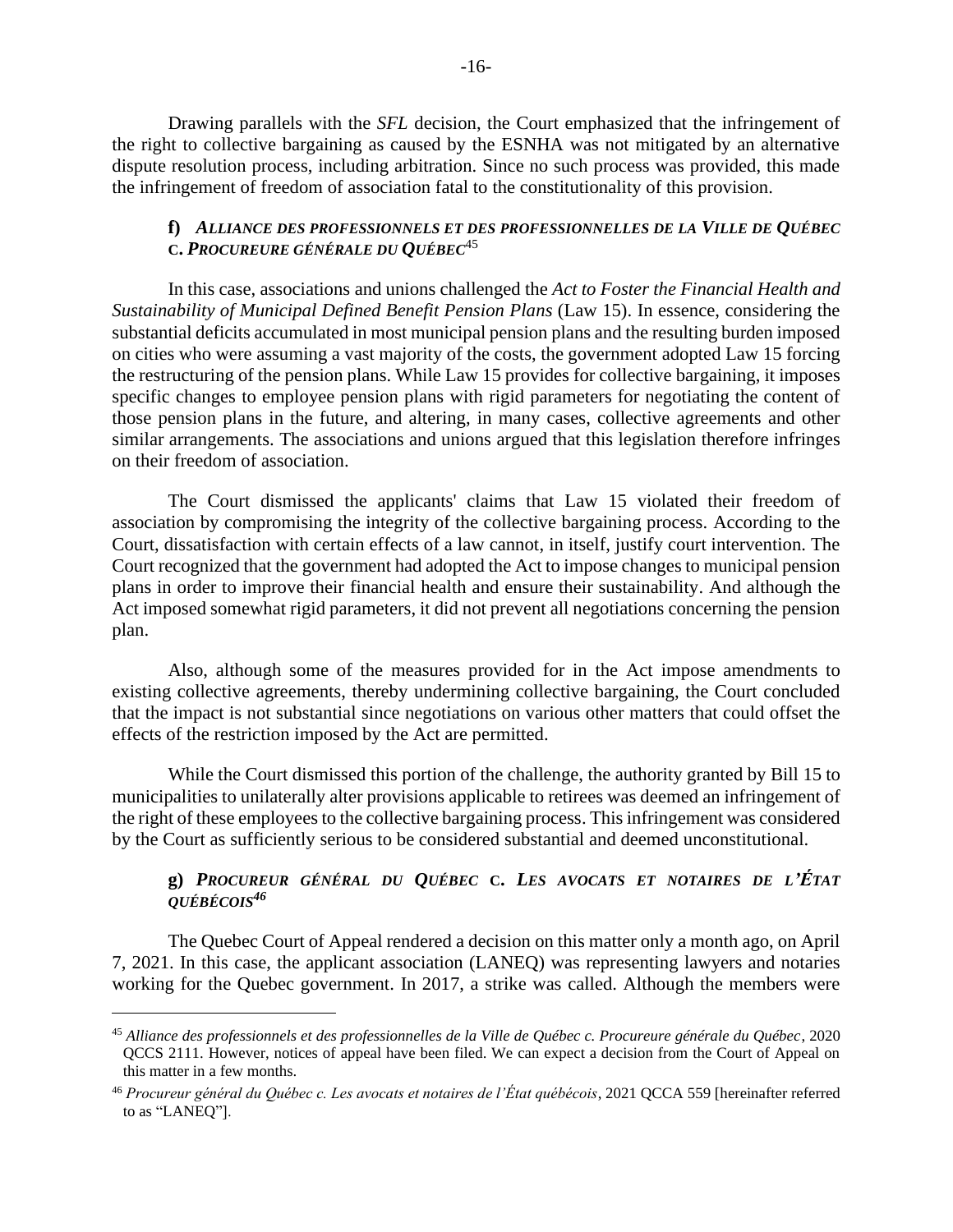complying with existing rules regarding essential services, the government adopted Law 2017 which prohibited LANEQ's members from striking, ordered their return to work, provided a mechanism for further negotiations as well as a post-adoption mediation process, and, in the absence of an agreement to this effect, provided for their working conditions. LANEQ therefore asked that this law be declared unconstitutional, since it would infringe on the freedom of association guaranteed by the Charter.

In the first instance, the judge concluded that the law substantially interfered with the freedom of association by completely removing the right to strike, thereby upsetting the balance of power between the employees and the employer. According to the Court, while the government's objectives in enacting the law were legitimate (ensuring the continuity of essential services), the law goes beyond what is reasonably necessary to achieve those objectives. The judge listed, among other things, the following deficiencies:

- 1) The law does not provide for a genuine and effective dispute resolution mechanism;
- 2) The total removal of the right to strike for a period of three years, as provided by the Act, is unjustifiable;
- 3) The working conditions are decreed, and inferior to the last employers' offers.

In appeal, the Court dismissed all of the province's arguments. The Court first recognized that the constitutional protection of freedom of association has become increasingly inclusive over the years. The Court also dismissed the appellants' argument that the constitutional protection of the freedom of association can only apply to a negotiation conducted in good faith. Following in the footsteps of Abella J. in *SFL<sup>47</sup>*, the Court concluded that the trial judge could reasonably determine that the suppression of the right to strike automatically results in a substantial interference.

But the cornerstone of this ruling is that the Court of Appeal concluded that even in the event of an impasse, the government must compensate for the withdrawal of the right to strike with a dispute resolution mechanism. The judges stated that this is one of the key elements of the *SFL* decision:

*Rather, in the context of collective bargaining, it is the right of union members exercising their freedom of association, and who see their right to strike suppressed by a law, special or otherwise, to simultaneously obtain from the legislature, in exchange for that suppression, some form of dispute resolution mechanism. And that mechanism, the Supreme Court explicitly adds, must be genuine and effective. I highlight these words because, in my view, they alone provide the keystone to the current appeals<sup>48</sup> . (Our translation)*

<sup>47</sup> *SFL*, supra, note 31, para. 76.

<sup>48</sup> *LANEQ*, supra, note 46, para. 112.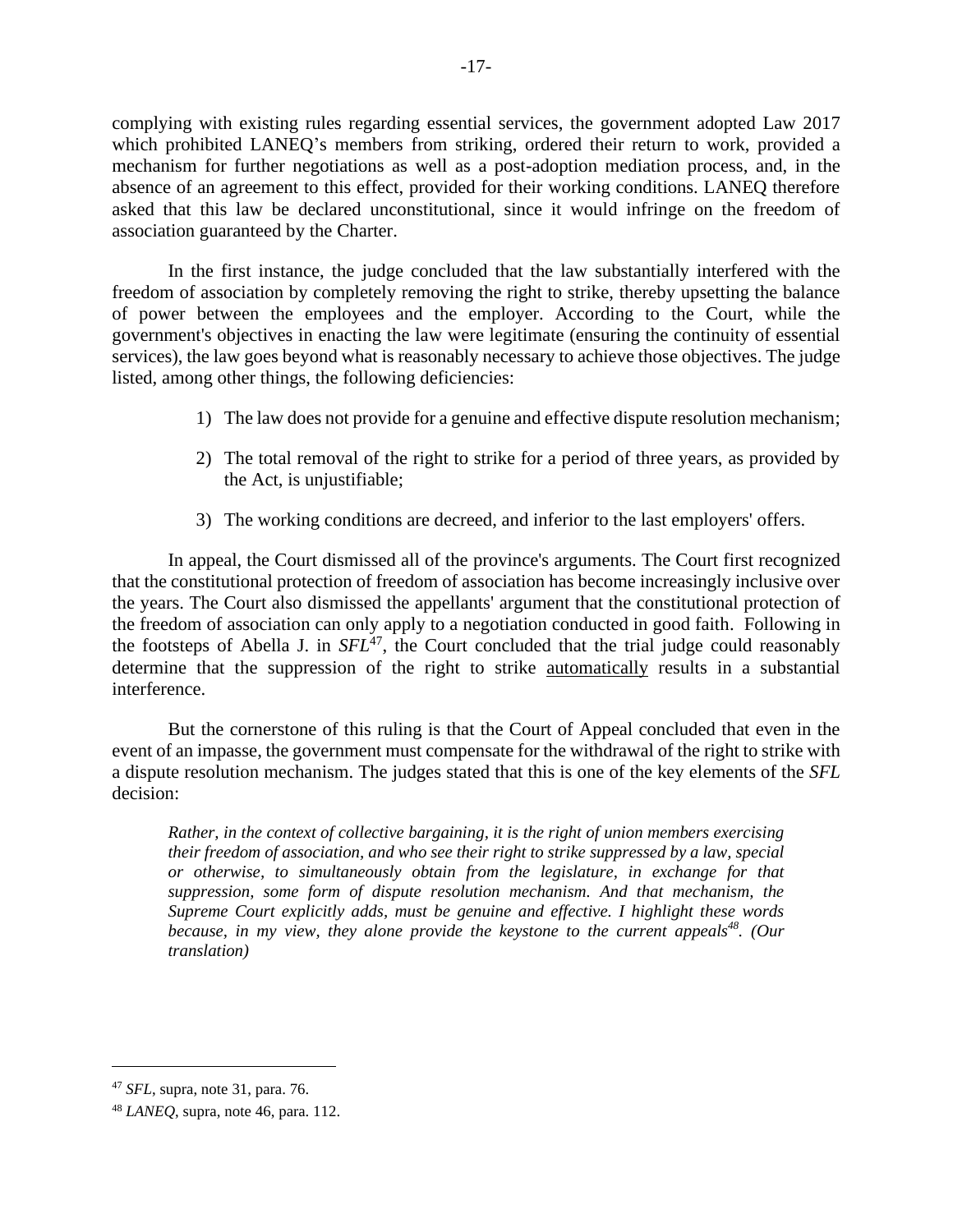As appears from the above, the protection of the freedom of association has been expanding constantly in Canada since the first decisions rendered in 1987. Despite the absence of any legislative change, the protection went from the right to associate to the right to collective bargaining, to good faith bargaining and more recently, to the right to strike. And some of the most recent decisions give good reason to believe that this is only the beginning.

It is a well-known saying that "Your freedom ends where mine begins". But does this really apply to the freedom of association? What happens when legislation requiring that essential services be maintained is deemed unconstitutional because the level of services is too high given the need to provide for the health and safety of vulnerable citizens? Although the *New Brunswick Council of Nursing Home Unions<sup>49</sup>* was not a Supreme Court decision, it certainly gives an idea of the impact of the *SFL* decision. A similar conclusion can be drawn from the recent decision of the Quebec Court of Appeal in the LANEQ case<sup>50</sup>.

While on paper, requiring a government to replace the infringement on the right to strike by an alternative dispute resolution mechanism that is genuine and effective appears reasonable, we cannot turn a blind eye on the impact of such process. Based on the decisions rendered, it is clear that mediation followed by legislation establishing work conditions in the event of an impasse will be found to violate the freedom of association. The only other alternative is some form of interest arbitration. Historically, interest arbitration of any form has led in Canada to constant cost increases over time mostly due to the arbitrators' reluctance to side entirely with one party.

Police officers and firefighters have had this type of mechanism in place for years in the province of Quebec and this has led to considerable benefits and salary increases over time. It is also a process that rarely results in additional flexibility since arbitrators generally prefer to maintain the status quo when it comes to normative aspects of collective agreements. This is certainly not good news.

But there is more. Once a door has been opened, it is difficult to close it. In 2018, Canada Post workers launched a strike only weeks before the holiday season. They were well aware of the impact of the strike given the very high number of Canadians purchasing their gifts for the holiday season online. This was especially prejudicial given that many parcels were actually blocked in storage at the Canada Post establishments with nobody to process them.

Invoking the best interests of Canadians, the Federal Government adopted a special bill ordering an end to the rotating strikes that had been going on for several weeks across the country. Contrary to some of the cases above, the Federal Government did not impose working conditions but instead, mediation and ultimately arbitration as an alternative dispute resolution mechanism. Despite this, within hours following the adoption of the special law, the union announced its intention to challenge the validity of the law alleging a violation of the freedom of association.

 $49$  See note 44.

 $50$  See section 4 g) above.